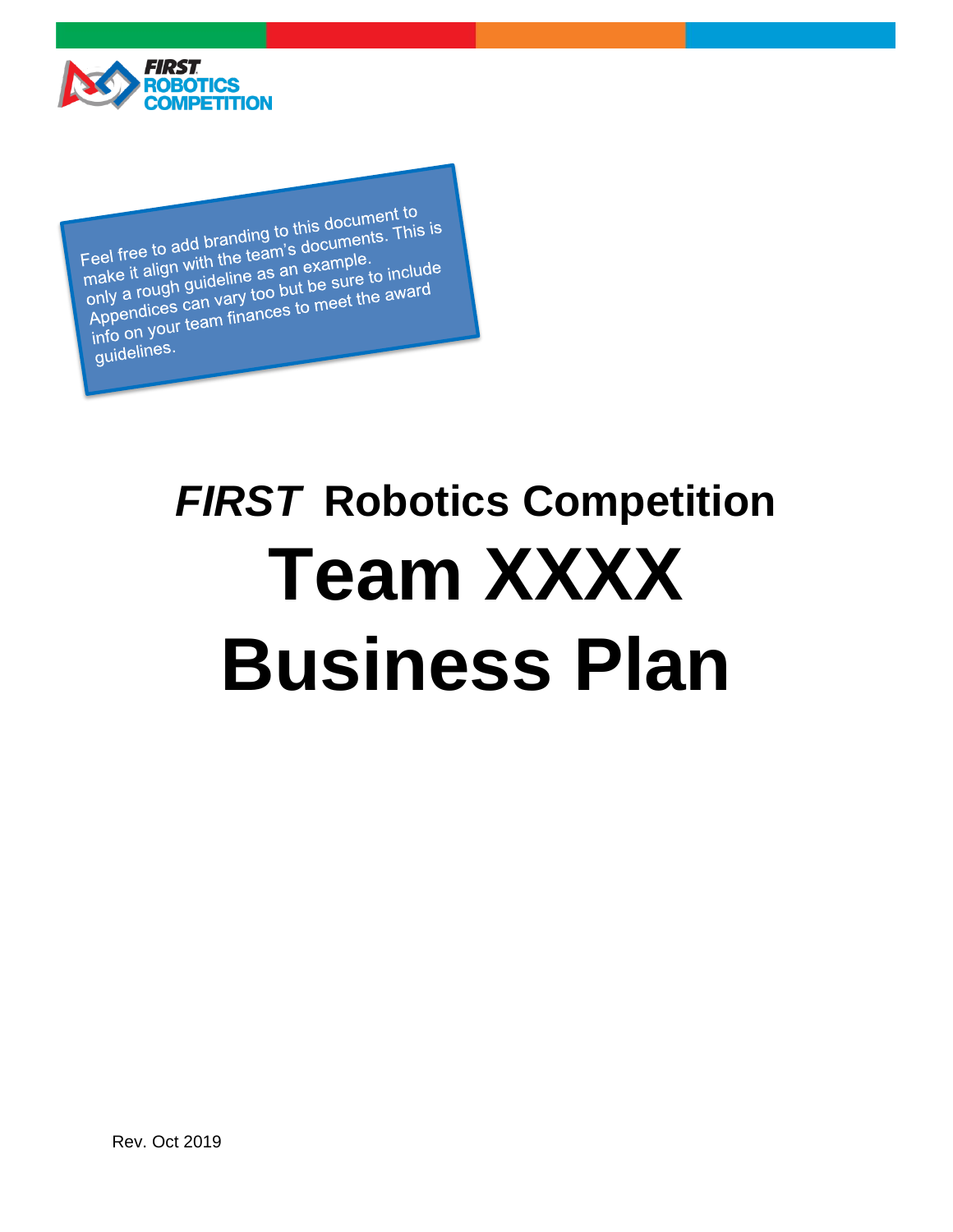

#### **Mission Statement:**

Please briefly indicate what you believe to be the "driving engine" of your team. Your mission should be clear and concise. It should represent to any reader exactly what your team strives to accomplish.

#### **Team History and Growth:**

Please briefly highlight where your team is from and how your team has grown and/or manage turnover with emphasis on the past 2 years.

#### **Organizational Structure:**

Please detail how your team operates and how you continue to grow your program with emphasis on the next 2 years.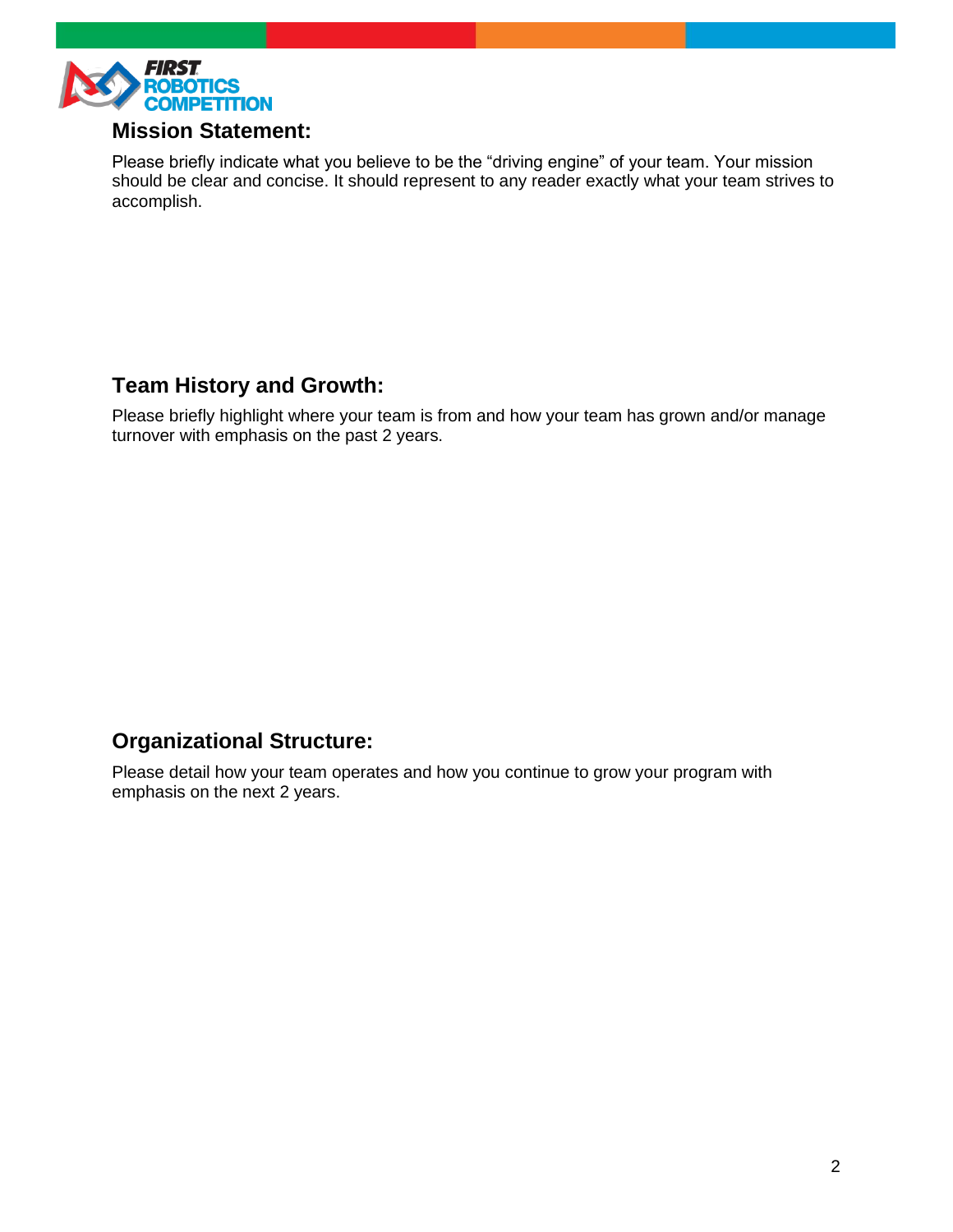

## **Risk Analysis:**

Please describe how your team deals with risks and opportunities. Also describe your team's strengths. Consider using a SWOT Analysis to show this.

### **Marketing:**

How do you get your team/brand out there?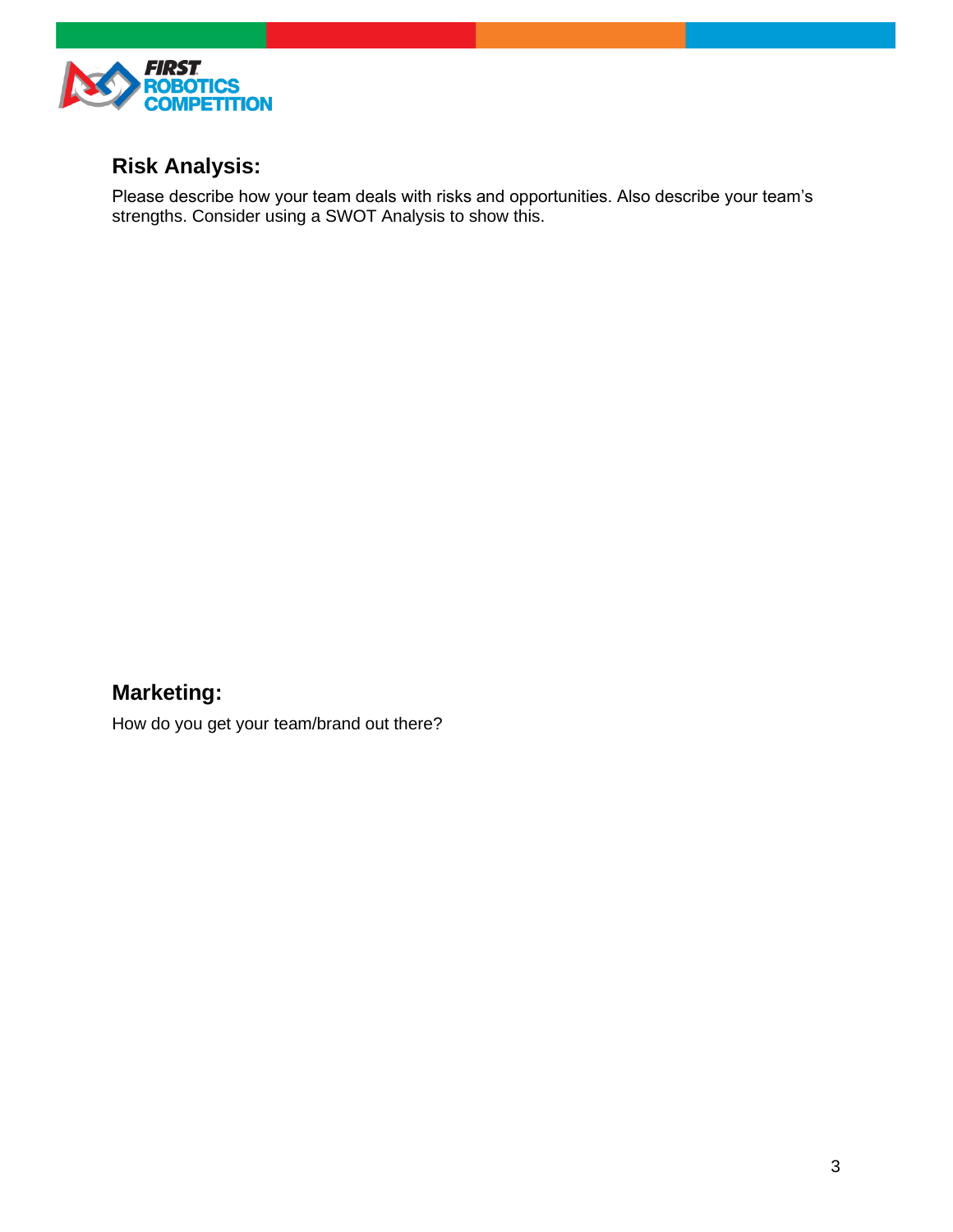

#### **Financials:**

Please include information on team finances (include details on income statement and balance sheet as an appendix). How is your team funded and how do you budget? Please also briefly highlight your relationship with your sponsors and how you recognize them.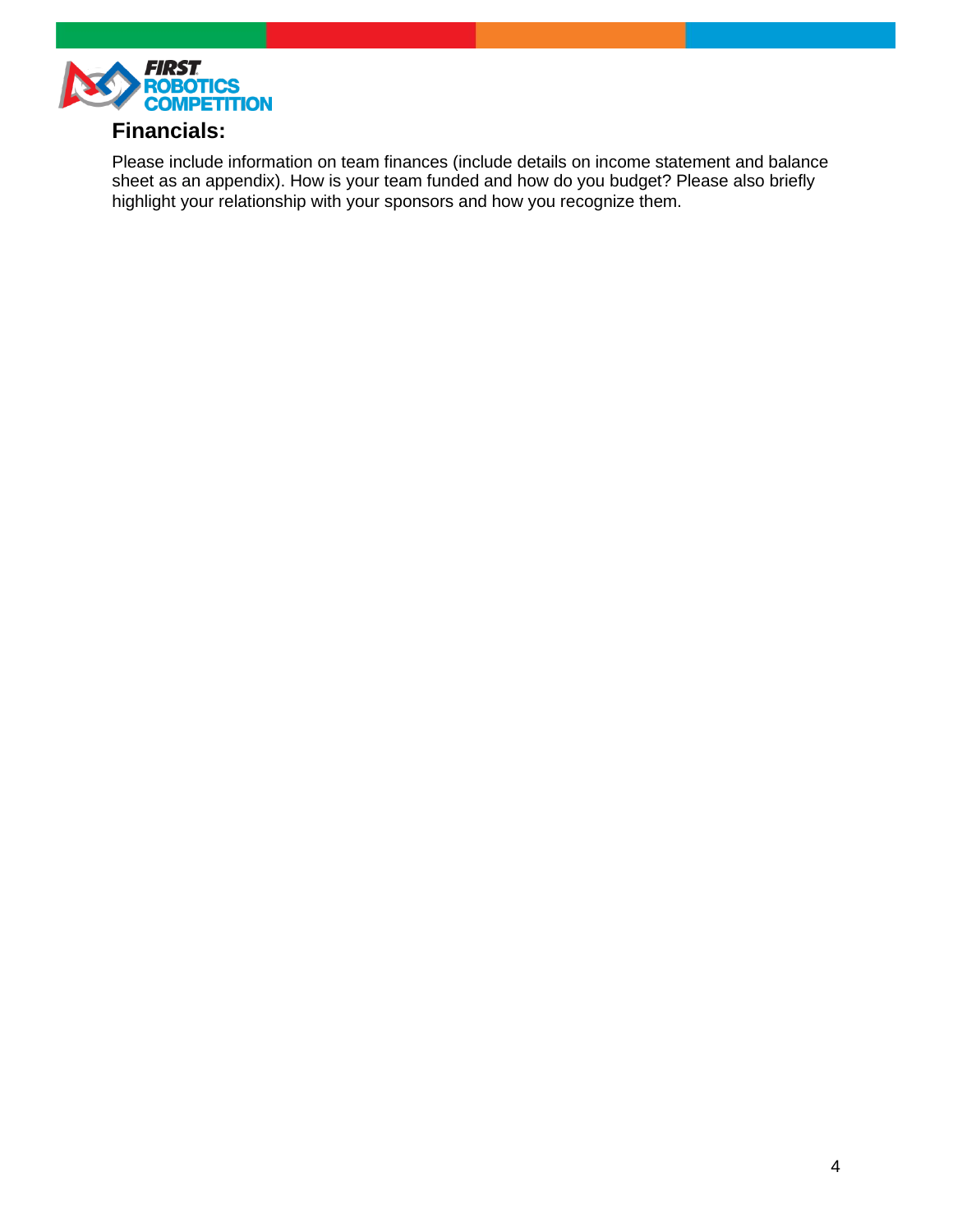

# **Appendix 1 – Organizational Chart**

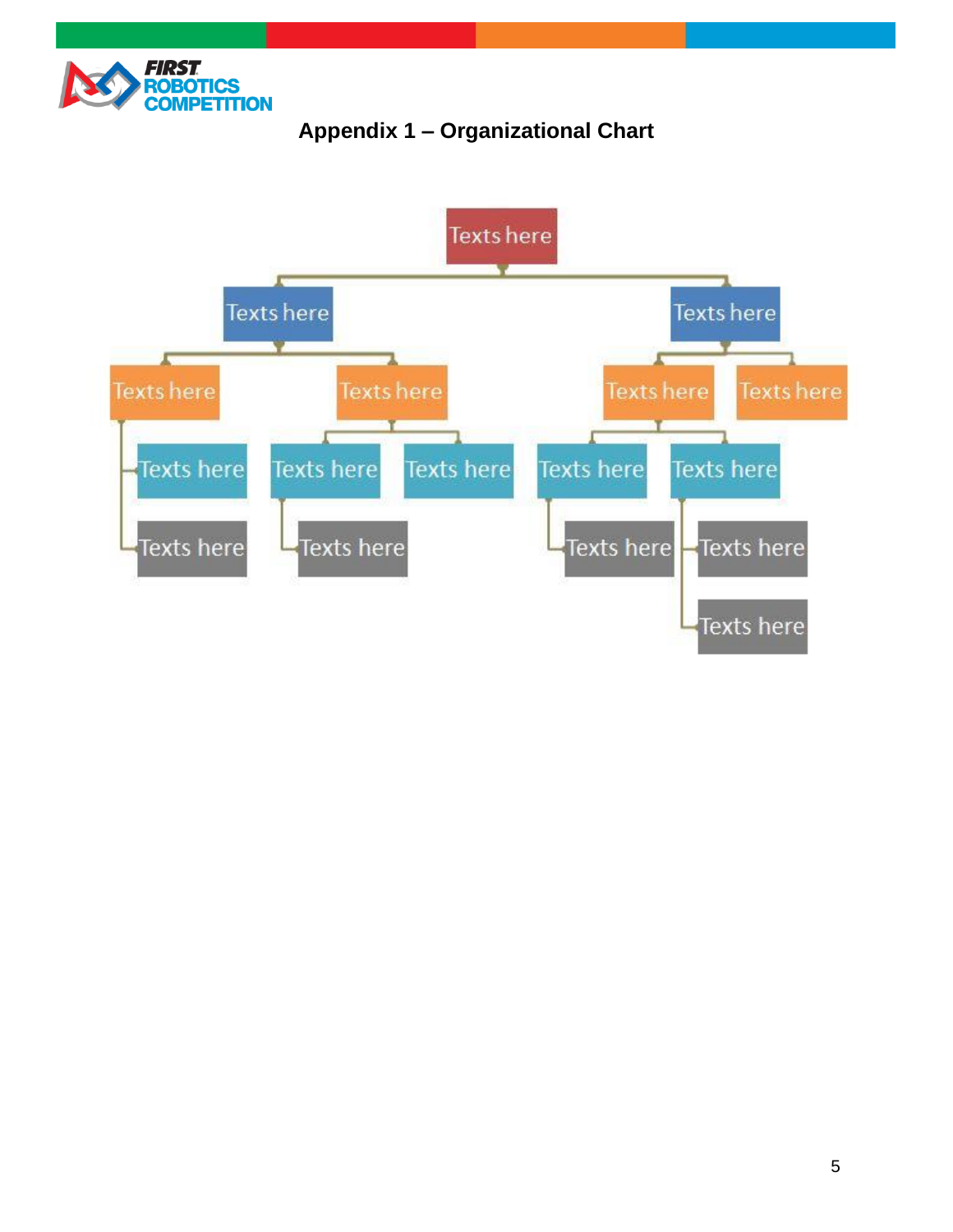

## **Appendix 2 - SWOT Analysis**